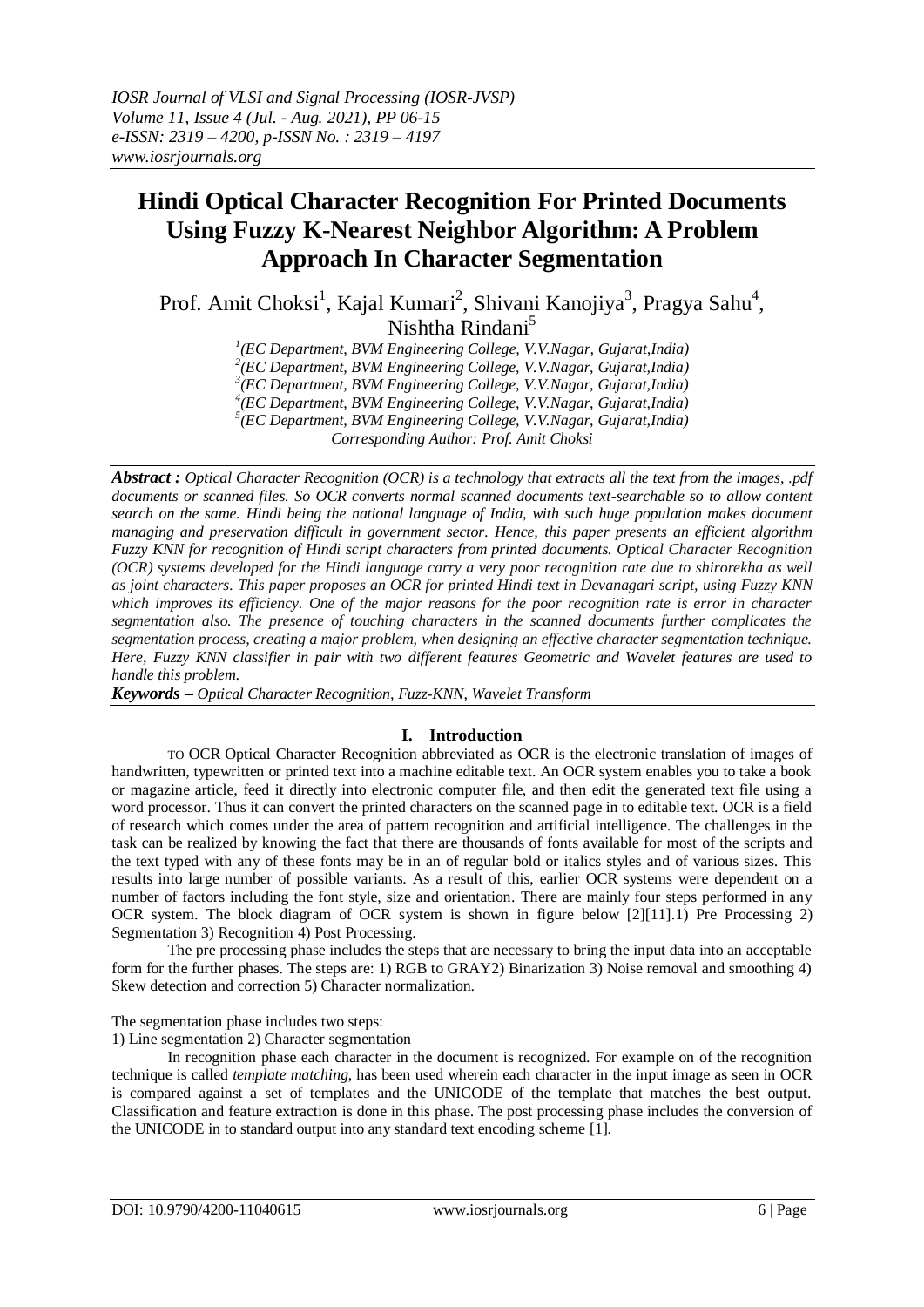

# **System Block Diagram**

# **Introduction To Hindi Script**

Hindi is spoken in almost all of India. It includes 12 vowels and 34 consonants. Apart from this, it has basic 11 modifiers which are combined with different consonants and vowels. There appear before, after and below the consonant or vowel. They are similar to those of Gujarati language.

# **क ख ग घ च छ ज ट ठ ड ढ ॉ ॉ ॉ िॉ ॉ ॉ ॉ ॉ ॉ ॉ फि भ बि म ख Fig.1 Consonants**, **Vowels and Modifiers of Hindi Script**

Same as in other languages, Hindi script characters also have their own unicodes. Figure below shows some Hindi characters along with their unicodes.

# **ि—092C क—0915**

# **Fig.2 Unicode of Hindi character**

# **1.1Challenges in recognition of Hindi script**

Unlike English and Gujarati, Hindi poses many challenges as far as development of OCR technology is concerned. Like most of the Indian scripts, it is difficult and more complex to recognize Hindi characters than any other Latin base scripts.

The major problems with this script which require special attention are:

1) "Shirorekha" or the header line above each and every character.

2) Attachment of modifiers before, after, above, below and within the base vowels and consonants.

3) Large number of symbols

4) Joint, touching and broken characters

As this project also includes the recognition of handwritten documents, handwriting of different persons may vary in size, font, curves, header line and more

The figure above shows complete block diagram of Hindi OCR system. The system performs the following steps described in detail.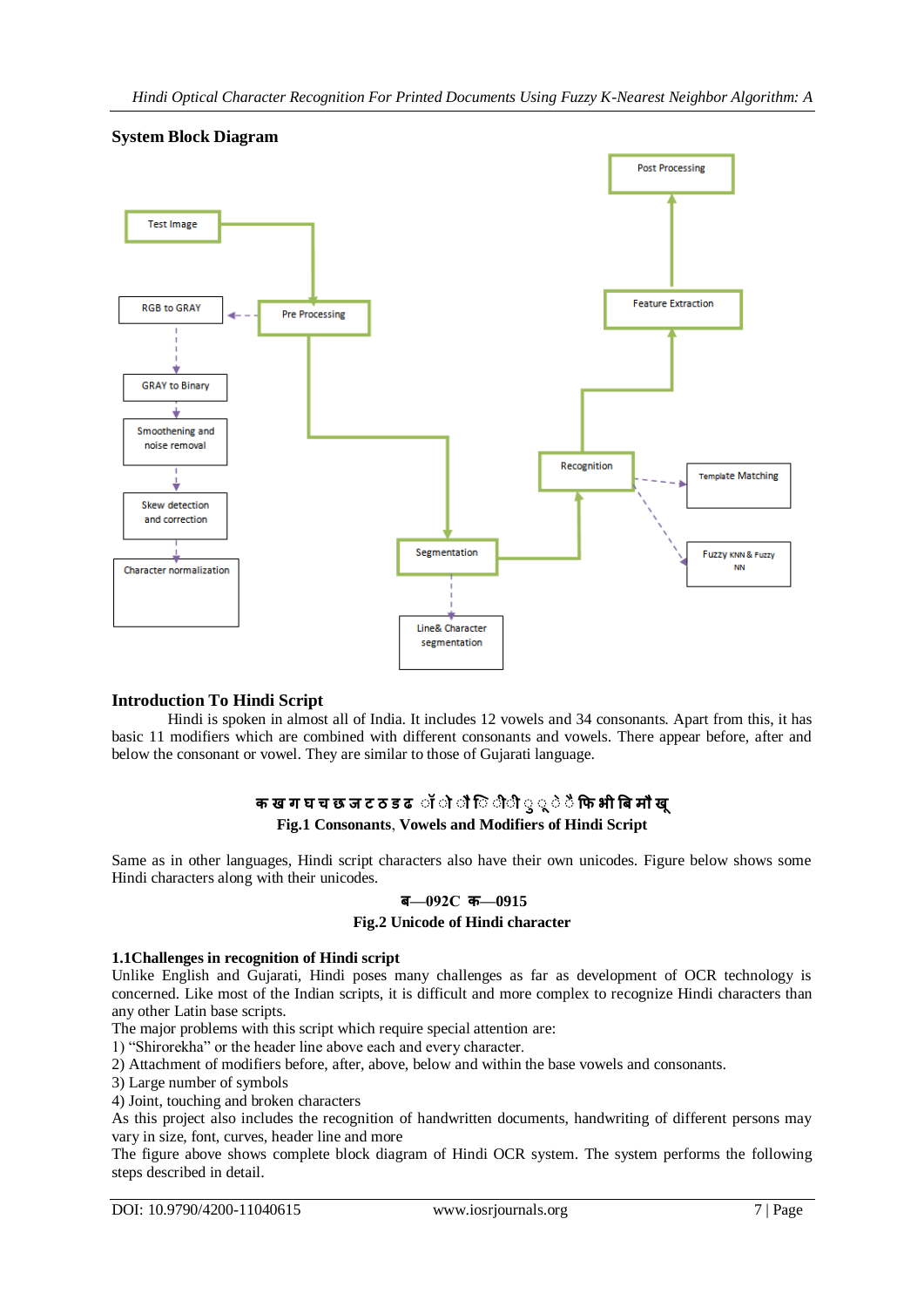# **II. Creation Of Database**

Initially a database is created for 260 Hindi characters including consonants, special characters, modifiers and digits from 0 to 9. The database fonts are random and not of some similar font. Greater the number of database characters, greater is the system efficiency.

# **2.1 Pre Processing Techniques**

The Pre-processing step is very essential step in this technique of image processing field [6] [20]. In some cases, the original data or image is of poor quality due to blurred image. Pre-processing Phase is concern with reduction of noise in the input image. Pre-processing is concern with the reduction of noise and variability in the input [17]. Some of the common operation performed prior to recognition are; thresholding, binarization, Noise removal etc.

# **2.2.1 Gray Scale Conversion**

Here, it is required to covert RGB image into Gray image for further converting into binary image. If image is not in a gray form then it is important to converts image into gray form. In gray scale conversion the image will be comprised as black at weakest intensity and white at strongest intensity and there will be many shades in between. It replaces every pixel of image after calculation of gray conversion into new required gray scale pixel value. If gray level is done at 8 bit then it will give 256 shades. Here, gray scale image is having value from 0 to 255 pixel value.

# **2.2.2 Binarization**

Normally pixel intensity values of an image are in the range of 0 to 255. Binarization is process which converts gray image into binary image. Binary is often produced by thresholding a Gray scale image. Most of the time the goal of it is that to separate an object in image from its background. To perform binarization, to find threshold value for particular image is necessary.

The task of **thresholding** is to extract the fore ground from the background. A number of thresholding techniques have been previously proposed using global and local techniques.

The **histogram** of gray scale values of a document image typically consists of two picks: A high pick corresponding to the white background and a smaller peak corresponding to the foreground.

Hence, threshold gray scale value can be determined by an optimal value in the valley between the pick. Here Otsu's method is used for binarization [5]

# **2.2.3 Smoothing and Noise Removal**

Images do have some stray pixels and some unwanted marks. By using filter noise can be filtered from the image. Smoothing operation in gray image is used for noise reduction and filtering is used for noise removal. Basically there are two types of filters, linear filter and order statistics filter.

# **2.2.3.1 Order Statistics Filter**

Order statistics filter are non linear filter whose response is based on the ranking of the pixel and then replacing the value of centre pixel with the value known by ranking result. In Median Filter which is the best example of non linear filter, replaces the value of the median of the gray levels in the neighborhood of that pixel. Median filter are popular because they provide excellent noise removal capabilities with less blurring of the pixel. Median filters are particularly effective in the presence of impulse noise, also called salt and paper noise, because of its appearance as white and black dots superimposed on an image.

# **2.2.4 Skew detection and correction**

The deviation of the base line of the text is called skew [12]. During the scanning process, the whole document or a portion of it is fed through scanner. The digital image of the document may be skewed arbitrarily because of how it was places on the platen when it was scanned or because of a document feeder malfunction. However, skew is unintentional in many real cases and it should be eliminated because it dramatically reduces the accuracy of the subsequent process such as page segmentation and OCR. Most of the OCR and document retrieval are very sensitive to skew in document images. Hence it is important to correct the skew.

There are several algorithms for skew detection mentioned as: 1) Projection profile 2) Hough transforms technique 3) Fourier method 4) Nearest neighbor clustering 5) Correlation

# **2.2.4.1 Skew detection using projection profile**

A straight forward method to determine the skew angle of a document is the horizontal projection profile. This is a one-dimensional array with a number of locations equal to the number of rows in an image. Each location in the projection profile stores a count of the number of black pixels in the corresponding row of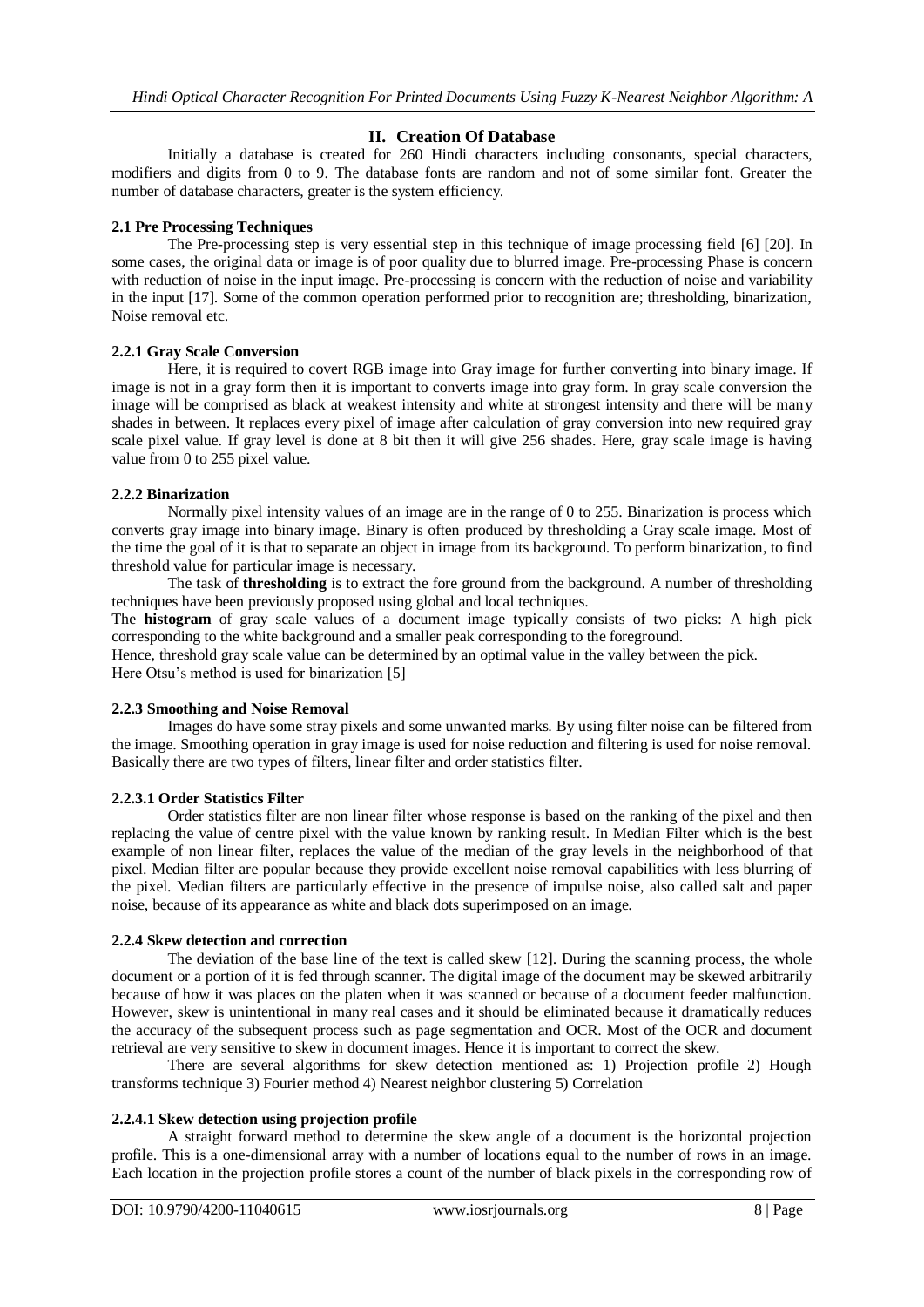the image. This histogram has the maximum amplitude and frequency when the text in the image is skewed to zero degrees since the number of co-linear black pixels in maximized in this condition. Histogram of any image represents the number of pixels in different shades.

# **2.3 Segmentation**

There are only fifty two possible character symbols. Since there is always some space between characters of a word, a general strategy for handling such scripts would be to segment a word into individual characters and then recognize each character separately.

It is required to group the lines, words and characters in proper order [16], we have to go for segmentation part. Segmentation phase is an important phase and accuracy of any OCR heavily depends upon segmentation phase. Incorrect segmentation leads to incorrect recognition.

Here we have performed two types of segmentation:

1) Line segmentation

2) Word Segmentation and Character segmentation

# **2.3.1 Line Segmentation**

The image is segmented into the lines based on the information provided by the procedures. Here horizontal projection profile technique is used for line segmentation. The digitize image is processed to line and words using Horizontal Projection Profile.

# **2.3.2 Word and Character Segmentation**

The lines are then segmented into characters and given to the classifier to recognize that particular character. For Hindi characters, vertical projection profile approach alone will not give the desired output as the characters in Hindi are composed by the attaching glyph of a consonant, modifier, vowel and the header line. So here the character segmentation is done using two methods

1) Vertical projection profile

2) Combination of connected component labeling and vertical projection profile.

# **2.3.2.1 Vertical projection profile**

Like horizontal projection, even in vertical projection profile we shall be able to gather the information about black pixels. Unlike horizontal histogram, in case of the vertical histogram the projection will be taken vertically. Vertical histogram has to be taken for each line one by one, so line starting and ending data has to be given precisely which are available through horizontal histogram analysis. Analysis of this projection will give us a clear idea about starting and ending column of each character lying within that text line and amount of space between two adjacent characters.

# **2.3.2.2 Connected Component Algorithm**

CCs are generally considered in binary images. Two pixels are said to be 8-connected if they are connected by a chain of 8-connected pixels. A CC is a set of pixels in which each pixel is connected to the rest. Touching characters have stroke pixels in a common CC should be then split at the points of touching. By CC labeling, the pixels of different components are stored in different sets of labeled with different pixel values. There have been many effective algorithms for labeling CCs which can be roughly divided into two categories: raster scan and contour tracing. By raster scan, all the CCs can be found in two passes or a forward scan with local backtracking. By contour tracing the pixels enclosed by different contours belong to different CCs.

# **2.4 Feature Extraction**

OCR systems extensively use the methodologies of recognition which assigns an unknown sample into a predefined class. Numerous techniques for OCR can be investigated in four general approaches of recognition, as suggested:

1) Template Matching 2) Fuzzy KNN Technique 3) Neural Network

# **2.4.1 Template Matching**

OCR techniques vary widely according to the feature set selected from the long list of features, described in the previous section for image representation. Features can be as simple as gray-level image frames with individual characters or words or as complicated as graph representation of character primitives. The simplest was of character recognition is based on matching the stored prototypes against the character or word to be recognized [2]. Generally speaking matching operation determines the degree of similarity between two vectors in feature space.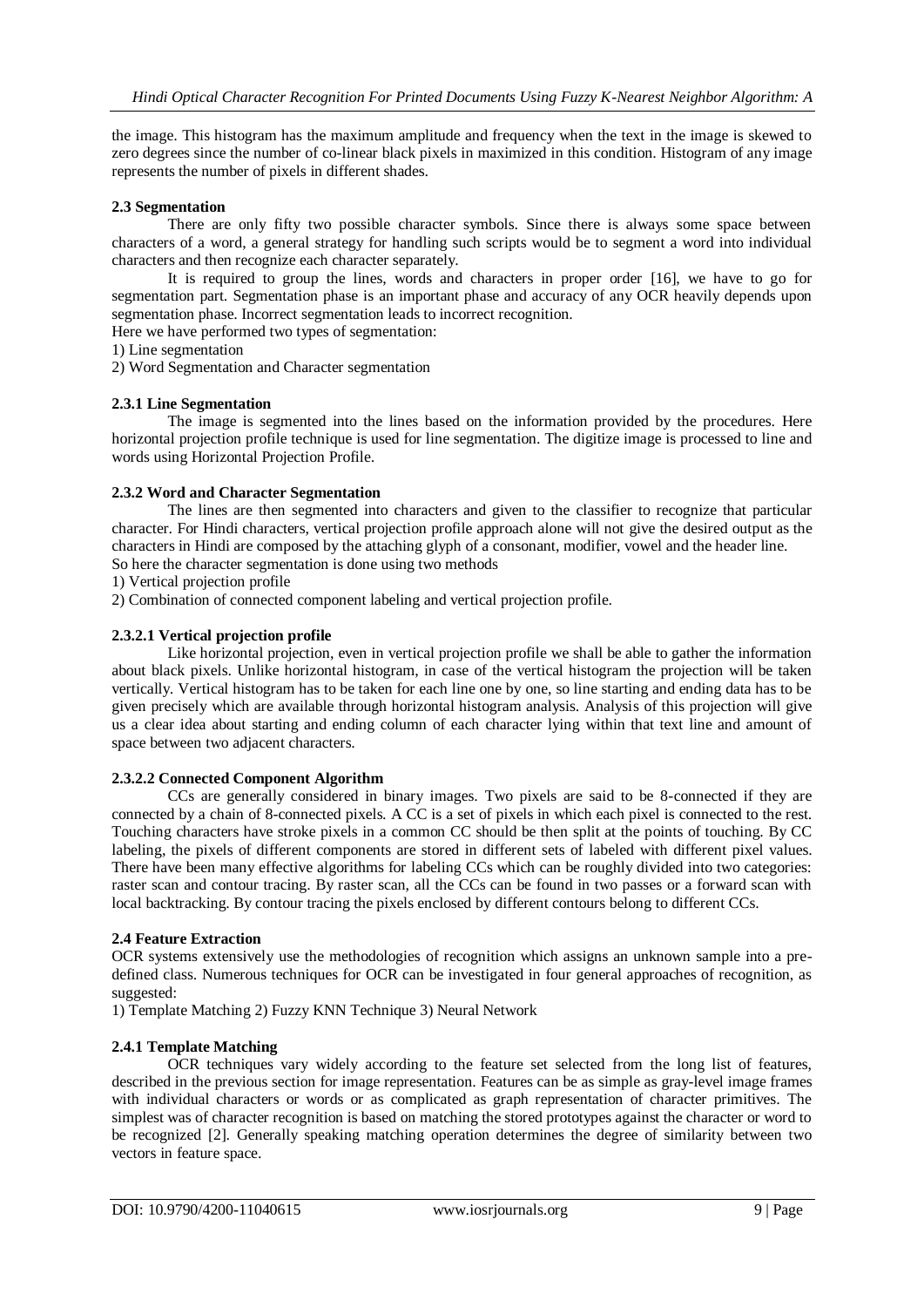#### **2.4.1.1 Direct matching**

A gray-level or binary input character is directly compared to a standard set of stored prototypes. According to a similarity measure, a prototype matching is done for recognition. The matching techniques can be as simple as one to one comparison or as complex as decision tree analysis in which only selected pixels are tested. A template matcher can combine multiple information sources including match strength and k-nearest neighbor measurements from different metrics. Although direct matching method is intuitive and has a solid mathematical background, the recognition rate of this method is very sensitive to noise.

# **2.4.2 KNN Algorithm**

In KNN algorithm [23] [24]Euclidean distance between Test samples and correctly identified samples set is measured. Label to test sample is given a class based on K-closest Neighbors. Euclidean distance between two samples  $a1 = (a1, 1 \dots a1, k)$  and  $a2 = (a2, 1 \dots a2, k)$  is,

$$
d(a_1, a_2) = \sqrt{\sum_{j=1}^{k} (a_{1,j} - a_{2,j})^2}
$$
 (1)

As shown in figure, the test sample is circle. First class is squares and second class is of triangles. If closest neighbors considered are three  $(K=3)$  then circle is classified to class of triangle. If  $K = 5$  then it is classified to square. KNN has advantages of being Nonparametric and works well on small sample size. There are three limitations of KNN: 1) when  $\overline{K}$  is greater than one and if numbers of train samples of different classes are same than there will tie for assignment of a specific class. 2) When any input vector (test sample) is assigned to class, it does not indicate intensity of vector to that class. 3) All class is considered with equal strength in assignment of the class label to test sample.

#### **2.4.3 Fuzzy KNN**

To avoid above mentioned disadvantages of KNN algorithm fuzzy set concept is introduced into it. Fuzzy set was used by Zadeh in 1965. A "Fuzzy KNN" algorithm [26] utilizes strength of test sample into any class called fuzzy class membership and thus produces fuzzy classification rule. An example of Fuzzy set is the set of real numbers much larger than zero, which can be defined with a membership function as follows:

$$
u(x) = \begin{cases} x^2/(x^2 + 1), & x \ge 0 \\ 0, & x < 0 \end{cases}
$$

Numbers less than zero are not in the set because value of membership function for those is zero. While numbers larger than zero are in the set based on strength of numbers with respect to zero. This makes Fuzzy Set a useful tool for classification of samples having imprecise boundary. Fuzzy Set gives degree of presence of any sample into specific class. As mentioned in, use of Fuzzy Set in KNN improves its classification results for pattern recognition. Thus, Fuzzy KNN can be a useful algorithm to deal classification of similar appearing symbols mentioned in table 1. Suppose, input sample set is {*x1,…………..,xn*} is to partitioned into *C* classes. Then it is required to find fuzzy membership value of each input vector into *C* classes given by  $uik = ui(xk)$  for i  $= 1, \ldots, C$  and  $k = 1, \ldots, n$ . Here *uik* is the degree of membership of kth sample into classes *i*. It is denoted by the *C* by *n* matrix on U. The following properties must be true for  $\overline{U}$  to be a fuzzy *C* partition.

$$
\sum_{i=1}^{c} u_{ik} = 1
$$
  
0  $< \sum_{i=1}^{m} u_{ik} < n$   
 $u_{ik} \in [0,1]$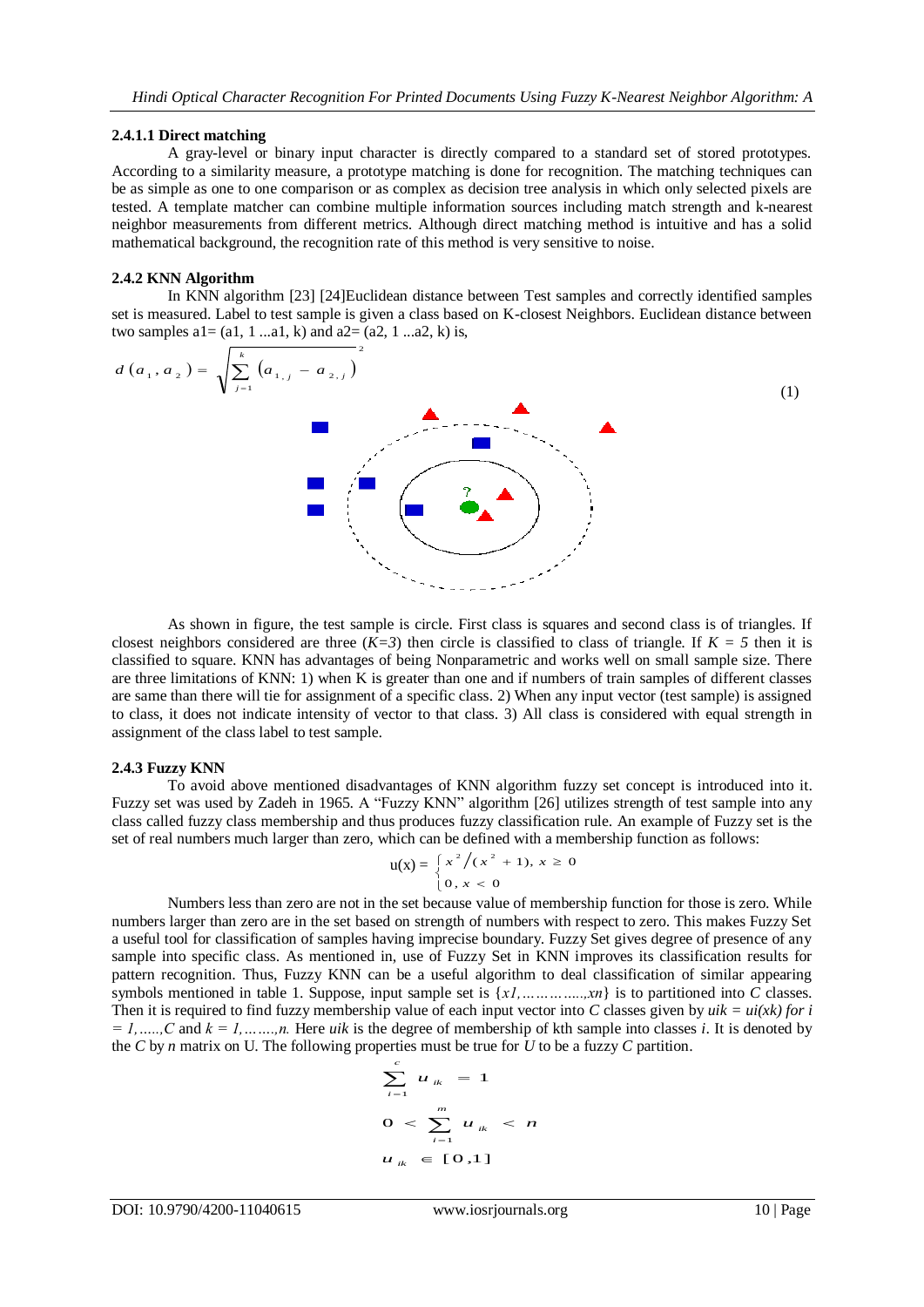The Fuzzy K-Nearest Neighbor algorithm assigns class membership to a test sample rather than defining specific class. For example, an input character sample is assigned a membership of 0.8 to one class and 0.2 to other class than that sample belongs to class one than the other. But if a vector is assigned membership value of 0.55 to one class and 0.45 to other class than input vector must be examined further for assignment of a class.  $ui(x)$  can be found by

$$
u_{i}(x) = \frac{\sum_{j=1}^{K} u_{ij} (1/\|x - x_{j}\|^{2/(m-1)})}{\sum_{j=1}^{K} (1/\|x - x_{j}\|^{2/(m-1)})}
$$

As shown in equation membership value depends on the inverse of the distances from the nearest neighbors and their class membership. Because of inverse distance input sample's membership is more if it is near and less if it is farther from the sample vector into consideration. In equation the variable *m* determines how heavily the distance is weighted when calculating each neighbor's contribution to the membership value. If *m* is two, then contribution of each neighboring point is weighted by reciprocal of its distance from the point being classified. As *m* increases, the neighbors are more evenly weighted, and their relatives' distances from the point being classified have less effect. As *m* approaches one, the closer neighbors are weighted far more heavily than those farther away, which have the effect of reducing the number of points that contribute to the membership value of point being classified.

### **III. Results**

# **3.1 Create database**

# **ऊ ऐ छ िॉ ॉ ई क ख श ष ॉ १ २ ३ ञ ज्ञ टी प Fig.5 database**

# **3.2 Pre-processing Techniques**



**Fig.3 Pre-processing techniques**

# **3.3 Skew detection and correction using projection profile method**

Here we have taken non skewed image and then we have manually skewed it and we have checked that this algorithm is also working properly when skew angle is unknown to us.

- Define the amount of range  $(-5 \text{ to } +5)$
- Define the step size (0.05, 0.10, 0.15)
- Add step size to amount, rotate the image by it and get projection profile image.
- Repeat the step 3 until all the amount is calculated for projection profile.
- Get the variances at particular amount in projection profile. Find the maximum variance at one of the angle, is called skew angle.
- Skew correction is done by rotating the image by above obtained skew angle.
- By applying above algorithm we obtain skew corrected image. The corrected image and its projection profile are show below.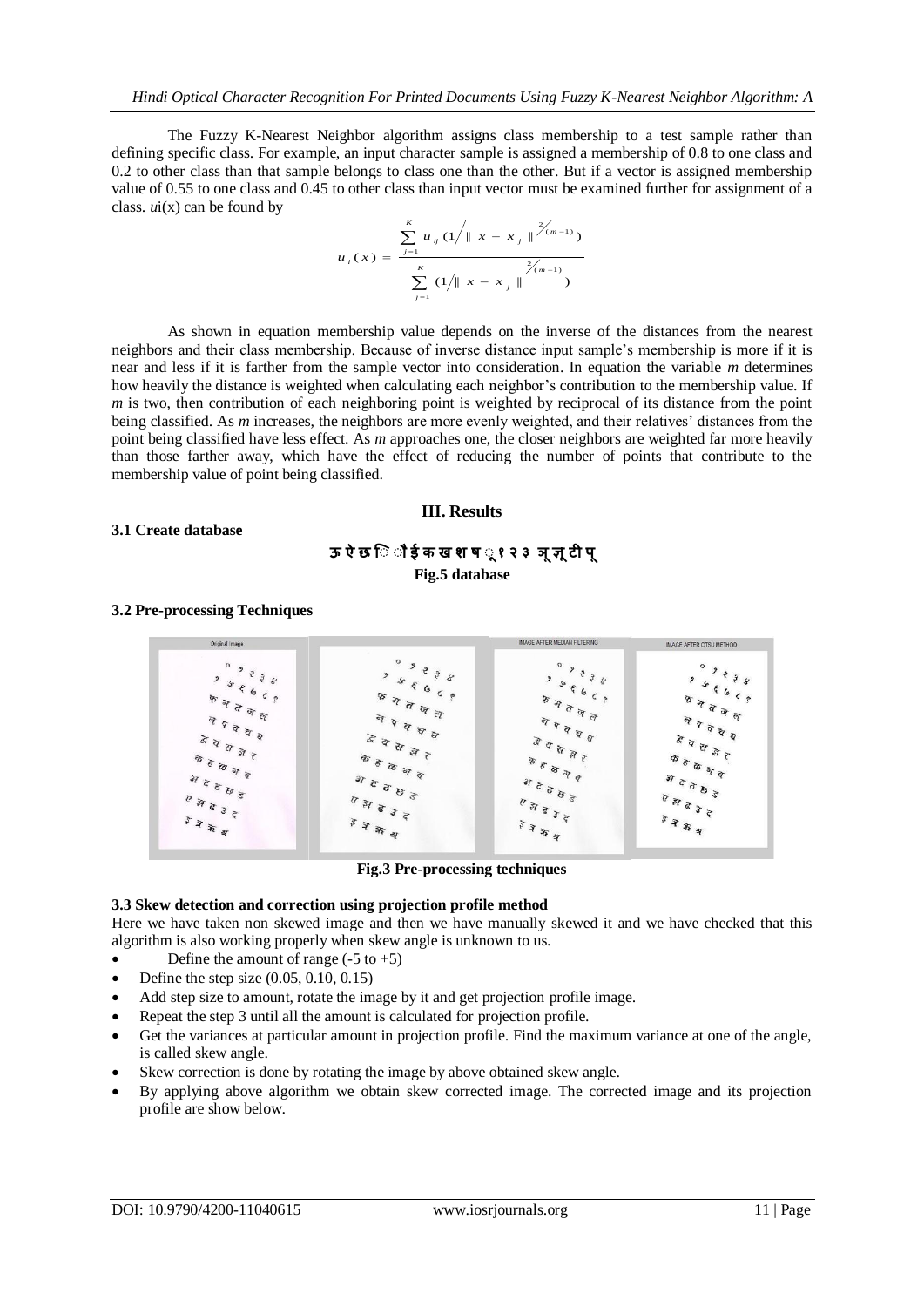

**Fig.4** horizontal projection profile of skewed image and corrected image.

# **3.4 Segmentation**

# **3.4.1 Line Segmentation**

- Call the skew corrected image in the line segmentation function.
- Find the indices and the values of non-zero elements of image.
- Find minimum and maximum element of row.
- Find minimum and maximum element of column.
- Cropped image  $=$  image (minr:maxr, minc:maxc).
- Complement the cropped image
- Compute the horizontal projection profile of cropped image.
- Crop the portion of first line from the horizontal projection profile.
- Repeat above step until portion of all lines are cropped.



# **Fig.6** Line Segmentation



**Fig.7** Line Segmentation using Horizontal Projection Profile

# **3.4.2 Word and Character Segmentation**

- Call the line image in the character segmentation function.
- Find the indices and values of non-zero elements of line image.
- Find minimum and maximum element of row.
- Find minimum and maximum element of column.
- Cropped line image  $=$  line image.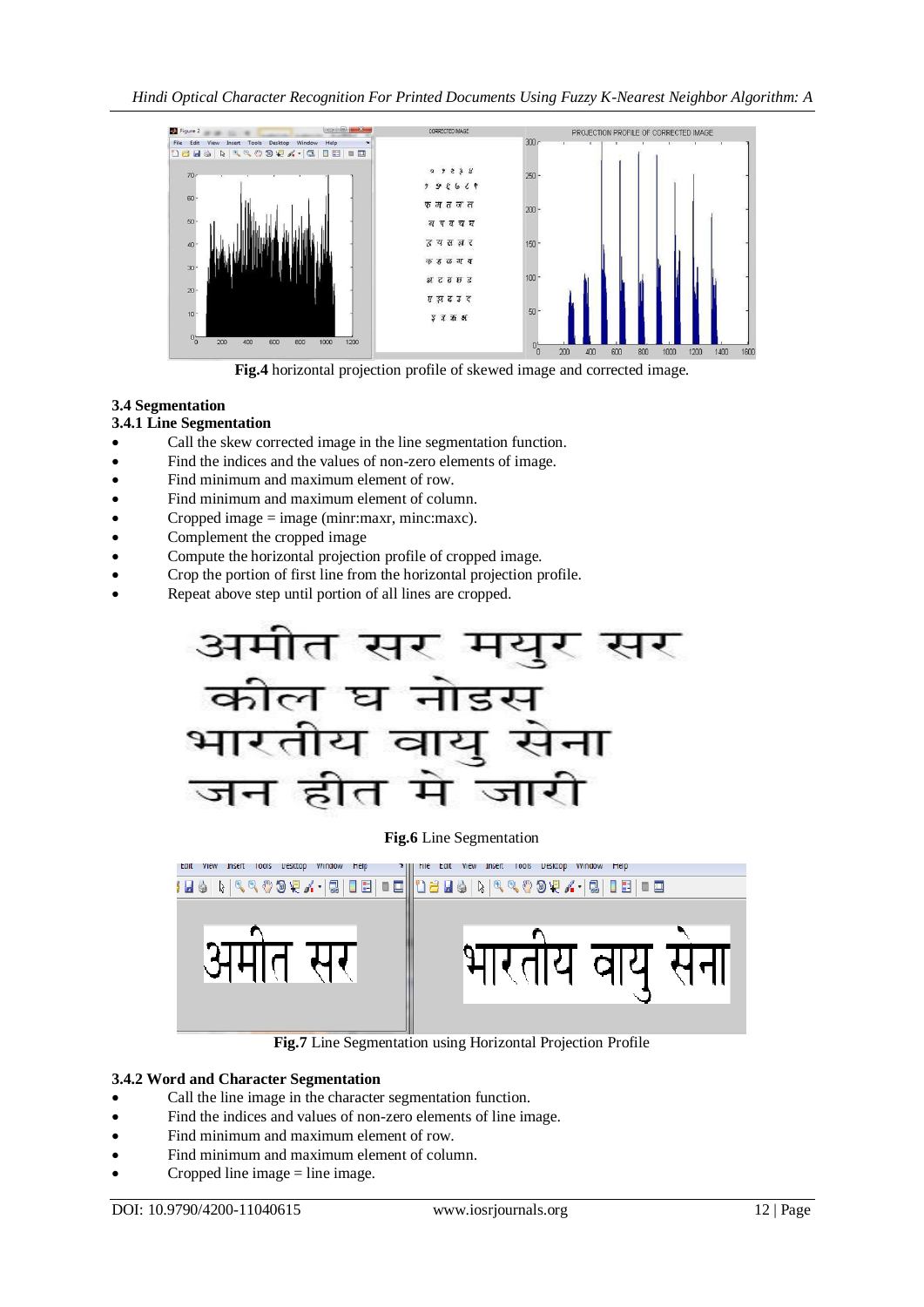- Complement the cropped line image.
- Compute the vertical projection profile of cropped line image.
- Crop the portion of first character from the vertical projection profile.
- Repeat until portion of all characters are cropped.

# **3.4.2.1 Vertical projection profile**

Pseudo code: For  $(i = start col to end col)$ { Column blacks  $= 0$ ; For  $(I = start row to end row)$ { If (binarized [i][j]) then increment the column blacks counter by one.

 $Verticals[i] = column blacks$ 

Return an array vertical [] which contains no. of black pixels in each column  $\}$ 



**Fig.9 Character Segmentation using Vertical Profile Projection**

Problem during character segmentation is Overlapping Characters. For example this kind of problem has been solved using CCA as mentioned above.

# **3.5.1 Feature extraction and selection**

The heart of any optical character recognition system is the formation of feature vector to be used in the recognition stage. Feature extraction can be considered as finding a set of parameters (features) that define the shape of the underlying character as precisely and uniquely as possible. The term *feature selection* refers to algorithms that select the best subset of the input feature set. Methods that create new features based on transformations, or combination of original features are called *feature extraction* algorithms. The features are to be selected in such a way that they help in discriminating between characters. Features that capture topological and geometrical shape information are the most desired ones. Features that capture the spatial distribution of the black (text) pixels are also very important.

# **Wavelet Features**

A wavelet is a wave-like oscillation with amplitude that starts out at zero, increases, and then decreases back to zero. Wavelets are purposefully crafted to have specific properties that make them useful for digital image processing. A wavelet transform is the representation of a function by wavelets. Wavelet transforms have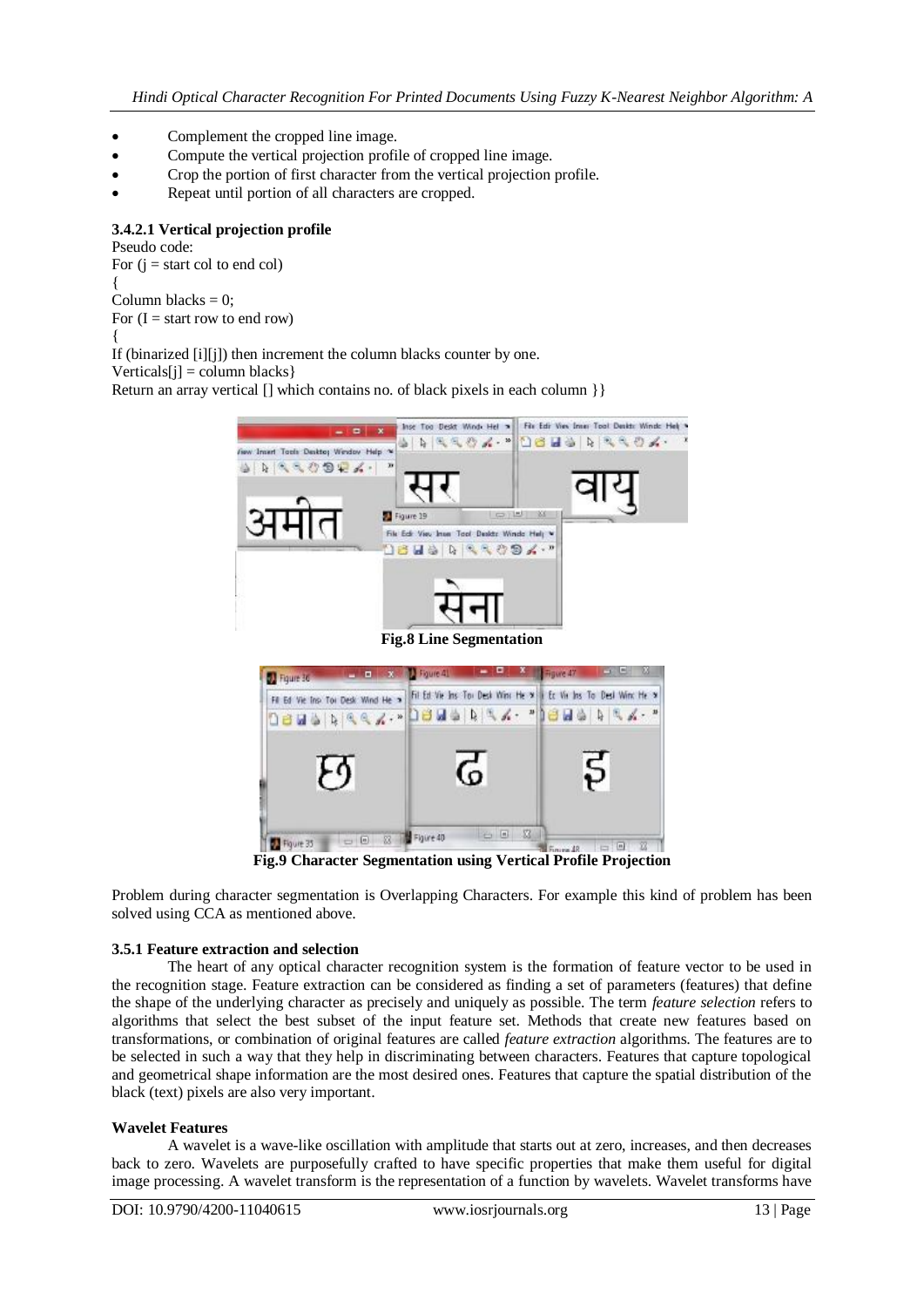advantages over traditional Fourier Transforms for representing functions that have discontinuities and sharp peaks, and for accurately deconstructing and reconstructing finite, non-periodic and non-stationary signals. Wavelets are very good in time and frequency localization, they are used by many people as feature extractor [4], [5]. Families of wavelet base vectors by Daubechies are very well localized in space and frequency. In [6] authors have shown Daubechies D-4 wavelet which gives better results for handwritten Chinese character recognition than the other wavelets. It is been also observed that D-4 wavelets gives better results than other statistical methods used for feature extraction.

# **3.5.2 Template Matching**

This is the simplest way of character recognition, based on matching the stored prototypes against the character or word to be recognized. The matching operation determines the degree of similarity between two vectors (group of pixels, shapes, curvature etc.) A gray-level or binary input character is compared to a standard set of stored prototypes. A template matcher can combine multiple information sources, including match strength and k-nearest neighbor measurements from different metrics. The recognition rate of this method is very sensitive to noise and image deformation. For improved classification Deformable Templates and Elastic Matching are uses.

| Table 1:- Accuracy efficiency using Template Matching |                         |            |                                                        |     |  |  |  |
|-------------------------------------------------------|-------------------------|------------|--------------------------------------------------------|-----|--|--|--|
| Image name                                            | <b>Total Characters</b> |            | Correct Recognized   Incorrect Recognized   Efficiency |     |  |  |  |
|                                                       |                         | Characters | Character                                              |     |  |  |  |
| Image01                                               | 44                      |            | 33                                                     | 25% |  |  |  |
| Image <sub>02</sub>                                   | 34                      | 24         | 10                                                     | 70% |  |  |  |
| Image 03                                              | 34                      | 26         |                                                        | 76% |  |  |  |
| Image04                                               | 57                      |            | 48                                                     | 15% |  |  |  |
| Image 05                                              | 44                      |            | 27                                                     | 38% |  |  |  |

and a control  $\mathbf{1}$ and a strategies and

| Table 2:- Accuracy and efficiency using KNN |                         |            |                                                    |     |  |  |  |
|---------------------------------------------|-------------------------|------------|----------------------------------------------------|-----|--|--|--|
| Image name                                  | <b>Total Characters</b> |            | Correct Recognized Incorrect Recognized Efficiency |     |  |  |  |
|                                             |                         | Characters | Character                                          |     |  |  |  |
| Image01                                     | 44                      |            |                                                    | 95% |  |  |  |
| Image <sub>02</sub>                         | 34                      |            |                                                    | 90% |  |  |  |
| Image 03                                    | 34                      | 26         |                                                    | 76% |  |  |  |
| Image04                                     | 57                      | 53         |                                                    | 92% |  |  |  |
| Image 05                                    | 44                      | 39         |                                                    | 90% |  |  |  |

Table 3:- Fuzzy KNN is a Better Approach Than Template Matching And Nearest Neighbor

| Image name          | <b>Total Characters</b> | Characters | Correct Recognized Incorrect Recognized Efficiency<br>Character |      |
|---------------------|-------------------------|------------|-----------------------------------------------------------------|------|
| Image01             | 44                      | 44         |                                                                 | 100% |
| Image <sub>02</sub> | 34                      | 34         |                                                                 | 100% |
| Image 03            | 34                      | 34         |                                                                 | 100% |
| Image04             | -57                     | 55         |                                                                 | 98%  |
| Image 05            | 44                      | 42         |                                                                 | 98%  |

# **IV. Conclusion**

India is a country in which more than 22 languages are used as a medium of communication among various populations. All individual language has its own printed as well as handwritten characters. So many researches have been made in the area of pattern recognition. But it is observed that very little work is carried out in Hindi language due to poor recognition rate in context of joint characters. As it is very hard to extract the features of joint characters **स्पष्ट**, **प्रज्ञा**, **कर्तव्य.** It is also observed that no work has been done for handwritten Hindi character as handwriting varies from people to people. Still there is huge scope of research in the field of pattern recognition.

# **V. Future Work**

Currently we are working on joint character component and Handwritten Hindi character recognition.

# **Acknowledgement**

We are highly indebted to (Prof. Amit H.Choksi) for their guidance and constant supervision as well as for providing necessary information regarding the project & also for their support in completing the project.Our thanks and appreciations also go to BVM Engineering College, in developing the project and people who have willingly helped us out with their abilities